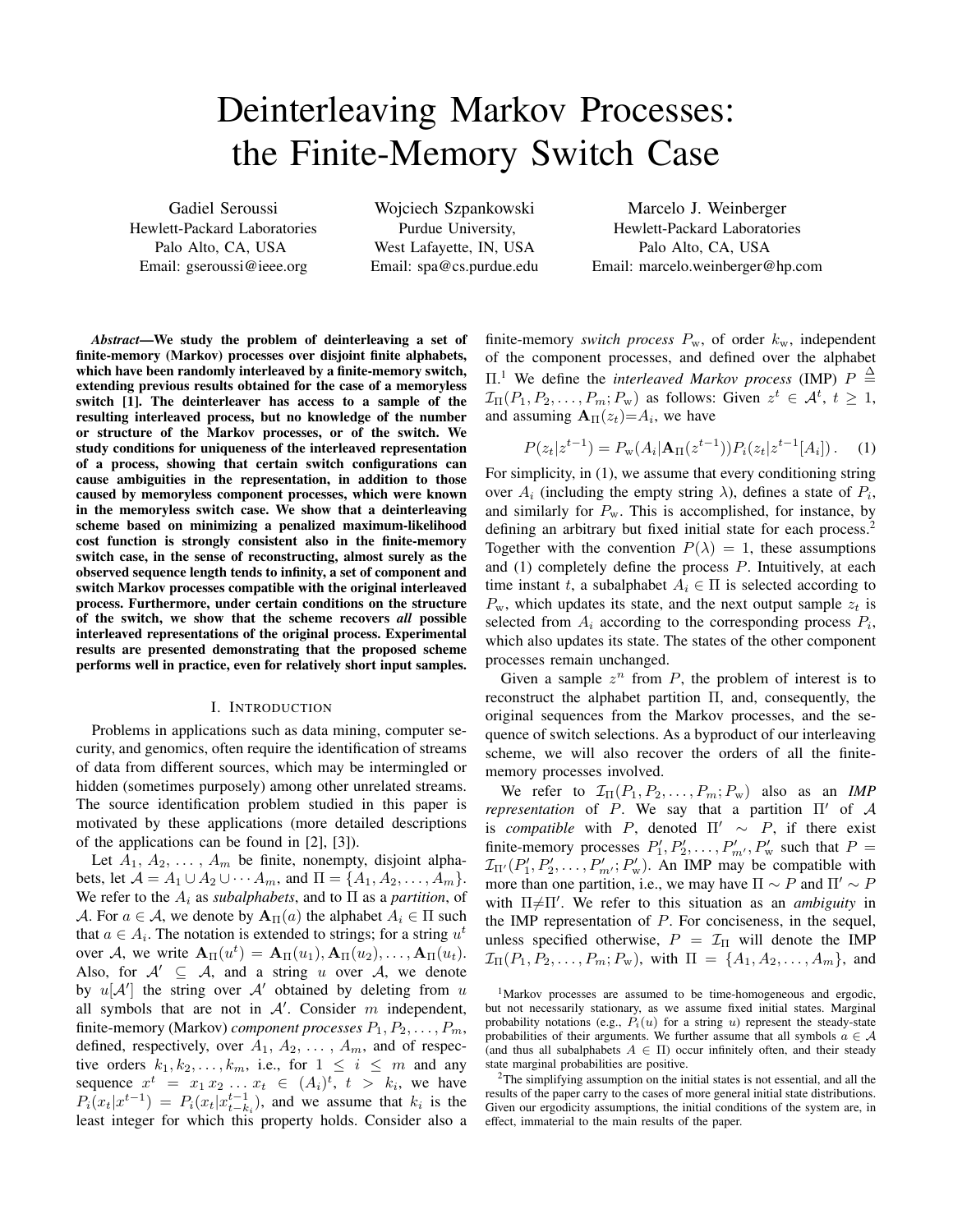$P' = \mathcal{I}_{\Pi'}$  will denote the IMP  $\mathcal{I}_{\Pi'}(P'_1, P'_2, \dots, P'_{m'}; P'_w)$ , with  $\Pi = \{A'_1, A'_2, \ldots, A'_{m'}\}.$ 

The deinterleaving problem was studied, for the case of memoryless switches, in [1], where a complete characterization of ambiguities for this case was presented, and a deinterleaving scheme based on minimizing a penalized maximumlikelihood (ML) cost function was proposed, and shown to be strongly consistent. In this paper, we extend the results of [1] to general finite-memory switches. We first study, in Section III, the issue of representation uniqueness and ambiguities. We show that the ambiguity landscape is significantly more intricate in the finite-memory switch case, as ambiguities may arise from a so-called *alphabet domination* phenomenon that cannot occur in the memoryless switch case, in addition to ambiguities due to memoryless component processes, which were identified in [1]. Even when focusing on the latter type of ambiguity, the characterization turns out to be more complex for switches with memory, as ambiguous representations involving memoryless processes can arise from parameter dependencies in the switch. In Section IV we present our deinterleaving scheme, which, as in [1], is based on minimizing a penalized ML cost function. We show that the scheme is strongly consistent in the sense of producing, almost surely as  $n\rightarrow\infty$ , a partition compatible with P. In the *domination-free* case (i.e., when the switch is such that alphabet domination does not arise), the scheme produces, almost surely, a *canonical* partition from which all IMP representations of  $P$  can be derived. In Section V, we present experimental results showing that the proposed scheme performs well in practice, even for relatively short input samples.

The deinterleaving problem for the case where all processes involved are of order one had been previously studied in [2], where an approach was proposed that could identify a valid IMP presentation of P with high probability as  $n \rightarrow \infty$  (the approach as described cannot identify multiple valid solutions when they exist). For the case of a switch with memory, the scheme of [2] imposes the condition that every state of the switch have a self transition of positive probability. This condition implicitly eliminates alphabet domination, but is stronger than needed to do so, or to preclude ambiguities. An experimental comparison of ML-based deinterleaving with the scheme of [2] for the memoryless switch case was presented in [1], showing a much faster convergence for the ML-based scheme. As [2] does not specify the choices of certain crucial practical parameters, an implementation of the scheme for switches with memory was not readily available, and a similar comparison is omitted here.

#### II. ADDITIONAL DEFINITIONS, NOTATION

We denote by  $\mathrm{ord}(P_M)$  the minimal order of a finitememory process  $P_M$  over an alphabet A, and by  $\mathcal{S}(P_M)$  the set of states of  $P_M$ , represented as k-tuples over A, where  $k = \text{ord}(P_M)$ . We allow for some conditional probabilities  $P_M(u_k|u_0^{k-1})$  to be zero. Thus, some k-tuples  $u^k$  may be nonreachable (i.e.,  $P_M(u^k) = 0$ ); such k-tuples are excluded from  $S(P_M)$  (all states are assumed to be reachable and recurrent).

Consider the IMP  $P = \mathcal{I}_{\Pi}(P_1, P_2, \dots, P_m; P_w)$ . We define the vector  $\mathbf{k} = (k_1, k_2, \dots, k_m, k_w)$ , where  $k_j = \text{ord}(P_j)$  for  $j \in \{1, 2, \ldots, m, w\}$ ; we refer to **k** as the *order vector* of *P*.

We will generally denote sequences (or strings) over  $A$  with lower case letters, e.g.,  $u \in A^*$ , and sequences over  $\Pi$  with upper case letters, e.g.,  $U \in \Pi^*$ . For a sequence  $U^n \in \Pi^n$ , and a sequence  $u^n \in A^n$ , we say that  $u^n$  is *consistent* with  $U^n$  if  $u_i \in U_i$ ,  $1 \leq i \leq n$ . Clearly, if  $P_w(U^n) > 0$ , there exist sequences  $u^n$  consistent with  $U^n$  with  $P(u^n) > 0$ ; conversely, every sequence  $u^n$  with  $P(u^n) > 0$  defines a sequence  $U^n = \mathbf{A}_{\Pi}(u^n) \in \Pi^n$ , such that  $u^n$  is consistent with  $U^n$  and  $P_w(U^n) > 0$ .

## III. UNIQUENESS OF IMP REPRESENTATIONS

#### *A. Alphabet domination*

Let  $A$ ,  $B$  be arbitrary subalphabets in  $\Pi$ . We say that  $A$ *dominates*  $B$  (relative to  $P_w$ ) if there exists a positive integer  $L$ such that for all  $U \in \Pi^*$ , if  $P_w(U) > 0$ , then  $U[\{A, B\}]$  does not contain any run of more than L consecutive occurrences of B. In other words,  $P_w$  is such that if we have seen L occurrences of B without seeing one of A, then *with probability one* P<sup>w</sup> will emit an occurrence of A before it emits another occurrence of B. We denote the domination relation of A over B as  $A \supset B$ , dependence on  $P_w$  being understood from the context; when  $A$  does not dominate  $B$ , we write  $A \not\supseteq B$  (thus, for example,  $A \not\supseteq A$ ). We say that A is *dominant* (in  $\Pi$ , relative to  $P_w$ ) if either  $m = 1$  (i.e.,  $\Pi = \{A\}$ ) or  $A \supseteq B$  for some  $B \in \Pi$ , and that A is *totally dominant* if either  $m = 1$  or  $A \supseteq B$  for all  $B \in \Pi \setminus \{A\}$ . If  $A \supseteq B$ and  $B \rightharpoonup A$ , we say that A and B are in *mutual domination*, and write  $A \rightrightarrows B$ . It is readily verified that domination is an irreflexive transitive relation. When no two alphabets are in mutual domination, the relation defines a strict partial order (see, e.g., [4]) on the finite set  $\Pi$ . We shall make use of the properties of this strict partial order in the sequel.

Domination can occur only if some transition probabilities in  $P_w$  are zero (therefore, it never occurs when  $P_w$  is memoryless). It is readily verified, for instance, that if  $\text{ord}(P_w)=1$  and  $P_{\rm w}(A|A)$ >0 for all  $A \in \Pi$ , then no domination arises. However, this condition, which was imposed in [2], is too stringent to eliminate domination, and as a condition for uniqueness. More examples of domination and its effect on ambiguities will be presented in Example 1 below.

The main properties of the domination relation are formally studied in the full version of the paper. The following informal statement about an IMP  $P = \mathcal{I}_{II}$  summarizes some important properties, which derive immediately from our ergodicity and independence assumptions, and are drawn upon repeatedly in our study of IMP ambiguities.

*Fact 1:* If  $A_1 \not\supseteq A_2$ , the interleaved system can always take a trajectory (of positive probability) where it reaches an arbitrary state s of  $P_1$ , and then, without returning to  $A_1$ , visits any desired part of  $A_2$  any desired number of times (while the state of  $P_1$  remains, of course, unchanged). The last part of the trajectory is independent of s, or even of the fact that  $A_1$ was visited in the first part.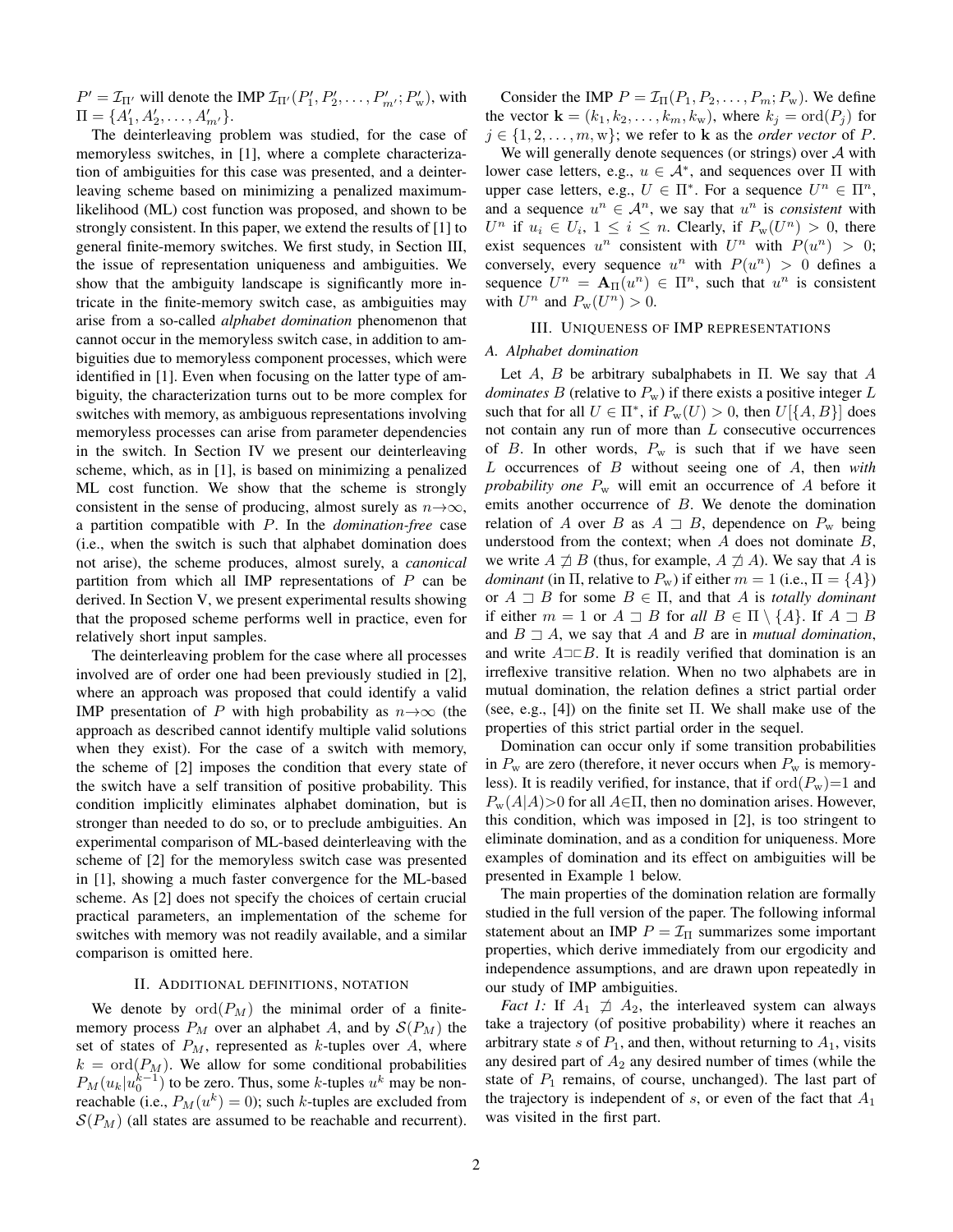#### *B. Conditions for uniqueness*

In this subsection, we derive sufficient conditions for the uniqueness of IMP representations, and show how ambiguities may arise when the conditions are not satisfied.

The following terminology will help in the discussion of non-unique IMP representations. Let Π and  $\Pi'$  be partitions of A. We say that two alphabets  $A_i, A_j \in \Pi$  *share* an alphabet  $A'_\ell \in \Pi'$  if  $A'_\ell$  intersects both  $A_i$  and  $A_j$ . We say that  $A_i \in \Pi$ *splits* in  $\Pi'$  if  $A'_j \subseteq A_i$  whenever  $A'_j \in \Pi'$  and  $A'_j \cap A_i \neq \emptyset$ (thus,  $A_i$  is partitioned into subalphabets in  $\Pi'$ ).

*Lemma 1:* Assume that  $\Pi \sim P$ ,  $\Pi' \sim P$ , and  $\Pi \neq \Pi'$ . Assume also that  $A_1 \notin \Pi'$ ,  $A_1$  is not totally dominant, and  $A_1$  does not dominate any alphabet  $A_j$ ,  $j \neq 1$  that shares some  $A'_\ell$  with  $A_1$ . Then,  $P_1$  is memoryless.

*Proof outline:* Assume  $A_1$  shares  $A'_\ell$  with  $A_j$ . Let  $a \in$  $A_1 \cap A'_\ell$ , and  $s \in \mathcal{S}(P_1)$ . The assumption that  $A_1 \not\supseteq A_j$ , and the properties summarized in Fact 1 guarantee the existence of strings  $U, V \in \Pi^*$  and  $u, v \in A^*$  such that u is consistent with U,  $u[A_1] = \tilde{u}s$  for some  $\tilde{u} \in A_1^*$ ,  $A_1$  does not occur in V,  $P_{\rm w}(A_1|UV) > 0$ , v is consistent with V and is independent of s, and  $|v[A_j \cap A'_\ell]| \geq \text{ord}(P'_\ell)$ . Computing probabilities according to the two given IMP representations,  $\mathcal{I}_{\Pi}$  and  $\mathcal{I}_{\Pi'}$ , of  $P$ , we obtain

$$
P(a|uv) = P_1(a|s)P_w(A_1|UV) = P'_\ell(a|v[A'_\ell])P'_w(A'_\ell|U'V'),
$$

where  $U'V' = A_{\Pi'}(uv)$ . It follows that  $P_1(a|s)$  is independent of s. Using similar tools, and relying also on the fact that  $A_1$  is not totally dominant, this independence can be proved also for the case where  $a \in A'_{\ell} \in \Pi'$  and  $A'_{\ell} \subseteq A_1$ , thus establishing the fact that  $P_1$  is memoryless.

*Corollary 1:* Assume that  $\Pi \sim P$ ,  $\Pi' \sim P$ ,  $\Pi \neq \Pi'$ ,  $A_1 \notin \mathcal{A}$  $\Pi'$ , and  $A_1$  is not dominant. Then,  $P_1$  is memoryless.

In the sequel, we assume that  $P_w$  is such that no two alphabets in Π are in mutual domination. As discussed in Section III-A, this ensures that  $\Box$  defines a strict partial order on  $\Pi$ . We classify alphabets in  $\Pi$  into layers  $L_i$ ,  $i \geq 0$ , using the following procedure, which starts with  $i=0$  and  $\Pi=\Pi$ :

- 1) Let  $L_i$  consist of all the alphabets in  $\Pi$  that do not dominate other alphabets in  $\Pi$  (i.e., the minimal elements in  $\Pi$  for the partial order  $\Box$ ). Since  $\Pi$  is finite and  $\Box$  is a strict partial order,  $L_i$  is not empty.
- 2) Let  $\hat{\Pi} = \hat{\Pi} \setminus L_i$ .
- 3) If  $\Pi \neq \phi$ , increment i and go to Step 1. Otherwise, stop. *Theorem 1:* Assume that, for an IMP  $P = \mathcal{I}_{\Pi}$ ,
- i) no two alphabets in  $\Pi$  are in mutual domination,
- ii) no alphabet in  $\Pi$  is totally dominant, and
- iii) none of the processes  $P_i$  is memoryless.

Then, if  $P = \mathcal{I}_{\Pi'}$  for some partition  $\Pi'$ , we must have  $\Pi = \Pi'$ . *Proof:* Let  $r$  denote the largest index  $i$  attained in Step 3 above, i.e.,

$$
\Pi = L_0 \cup L_1 \cup \dots \cup L_r. \tag{2}
$$

We prove, by induction on i, that  $L_i \subseteq \Pi'$  for  $0 \le i \le r$ . By the definition of  $L_0$ , alphabets  $A_i \in L_0$  are not dominant. Thus, by Corollary 1, we must have  $A_i \in \Pi'$ , since  $A_i$ is not memoryless by assumption (iii). Hence,  $L_0 \subseteq \Pi'$ .



Fig. 1. Switches for non-unique IMP representation.

Assume now that the induction claim has been proven for  $L_0, L_1, \ldots, L_i, i < r$ . Let  $A_j$  be any alphabet in  $L_{i+1}$ . It follows from the definition of the layers  $L_{i'}$  that  $A_j$  only dominates alphabets in layers  $L_{i'}$ ,  $i' \leq i$ . By our induction hypothesis, alphabets in these layers are elements of  $\Pi'$ , and, thus, they do not share with other alphabets. Thus,  $A_i$  does not dominate any alphabet  $A_h$  with which it shares any  $A'_\ell$ . By Lemma 1, we must have  $A_j \in \Pi'$ , since  $A_j$  is neither totally dominant nor memoryless by the assumptions of the theorem. Hence,  $L_{i+1} \subseteq \Pi'$ , and our claim is proven. Thus, it follows from (2) that  $\Pi \subseteq \Pi'$ , and, since both  $\Pi$  and  $\Pi'$  are partitions of the same alphabet A, we must have  $\Pi = \Pi'$ .

*Example 1:* We consider alphabets  $A, B, D$ , and  $C =$  $A \cup B$ , and respective associated processes  $P_A, P_B, P_D, P_C$ . Part (a) of Fig. 1 shows a switch  $P_w$  of order 1 over  $\Pi = \{C, D\}$ . Here,  $P_C$  is in itself an interleaved process  $P_C =$  $\mathcal{I}_{\{A,B\}}(P_A, P_B; P_w^C)$  with  $P_w^C(A|A) = 1 - \mu$ ,  $P_w^C(B|A) = \mu$ ,  $P_{\rm w}^C(A|B) = 1$ , for  $\mu \in (0,1)$  and  $P_B$  chosen as a memoryless process so that  $P_C$  has finite memory. Part (b) shows a switch  $P'_w$  of order two over  $\Pi' = \{A, B, D\}$ . State \*A (resp. \*B) represents all states that end in  $A$  (resp.  $B$ ). It is readily verified that  $P = \mathcal{I}_{\Pi}(P_C, P_D; P_w) = \mathcal{I}_{\Pi'}(P_A, P_B, P_D; P'_w)$ . C is totally dominant in  $\mathcal{I}_{\Pi}$ , and there are no memoryless processes nor mutually dominating alphabets in  $\mathcal{I}_{\Pi}$ ; A, on the other hand, is totally dominant in  $\mathcal{I}_{\Pi'}$ .

# *C. Ambiguities due to memoryless components*

In this subsection, we remove Condition (iii) of Theorem 1, while strengthening Conditions (i) and (ii) by excluding all forms of alphabet domination. We characterize all the representations of an IMP when ambiguities, if any, are due solely to memoryless components. The characterization generalizes that of [1] for a memoryless switch.

We say that a partition Π' is a *refinement* of Π if every subalphabet  $A_i \in \Pi$  splits into one or more subalphabets in  $\Pi'$ . Let k be a nonnegative integer, and consider the sets  $S = \Pi^k$  and  $S' = (\Pi')^k$  (where, by convention,  $\Pi^0 = (\Pi')^0 = {\lambda}$ . When  $\Pi'$  is a refinement of  $\Pi$ , we define the mapping  $\Psi_{\Pi,\Pi',k} : \mathcal{S}' \to \mathcal{S}$  as follows: for  $k = 0$ , we have  $\Psi_{\Pi,\Pi',0}(\lambda) = \lambda$ , and for  $k > 0$  and all  $B'_1 B'_2 \dots B'_k \in \mathcal{S}'$ , we have  $\Psi_{\Pi,\Pi',k}(B'_1B'_2 \dots B'_k) = A_{i_1}A_{i_2} \dots A_{i_k}$ , where  $A_{i_j}$  is the unique element of  $\Pi$  such that  $B_j \subseteq A_{i_j}$ . We will omit some or all of the subscripts  $\Pi$ ,  $\Pi'$ ,  $k$  of  $\Psi$  when clear from the context.

*Lemma 2:* Let  $\Pi = \{A_1, A_2, \ldots, A_m\}$ , and consider the refined partition  $\Pi' = \{B_1, B_2, A_2, \ldots, A_m\}$  of A (i.e.,  $A_1 =$  $B_1 \cup B_2$ ). Let  $P = \mathcal{I}_{\Pi}(P_1, P_2, \ldots, P_m; P_w)$ , where  $P_1$  is memoryless, and let  $P' = \mathcal{I}_{\Pi'}(P_1^{(1)}, P_1^{(2)}, P_2, \dots, P_m; P_w',$ where both  $P_1^{(1)}$  and  $P_1^{(2)}$  are memoryless. Then, there exist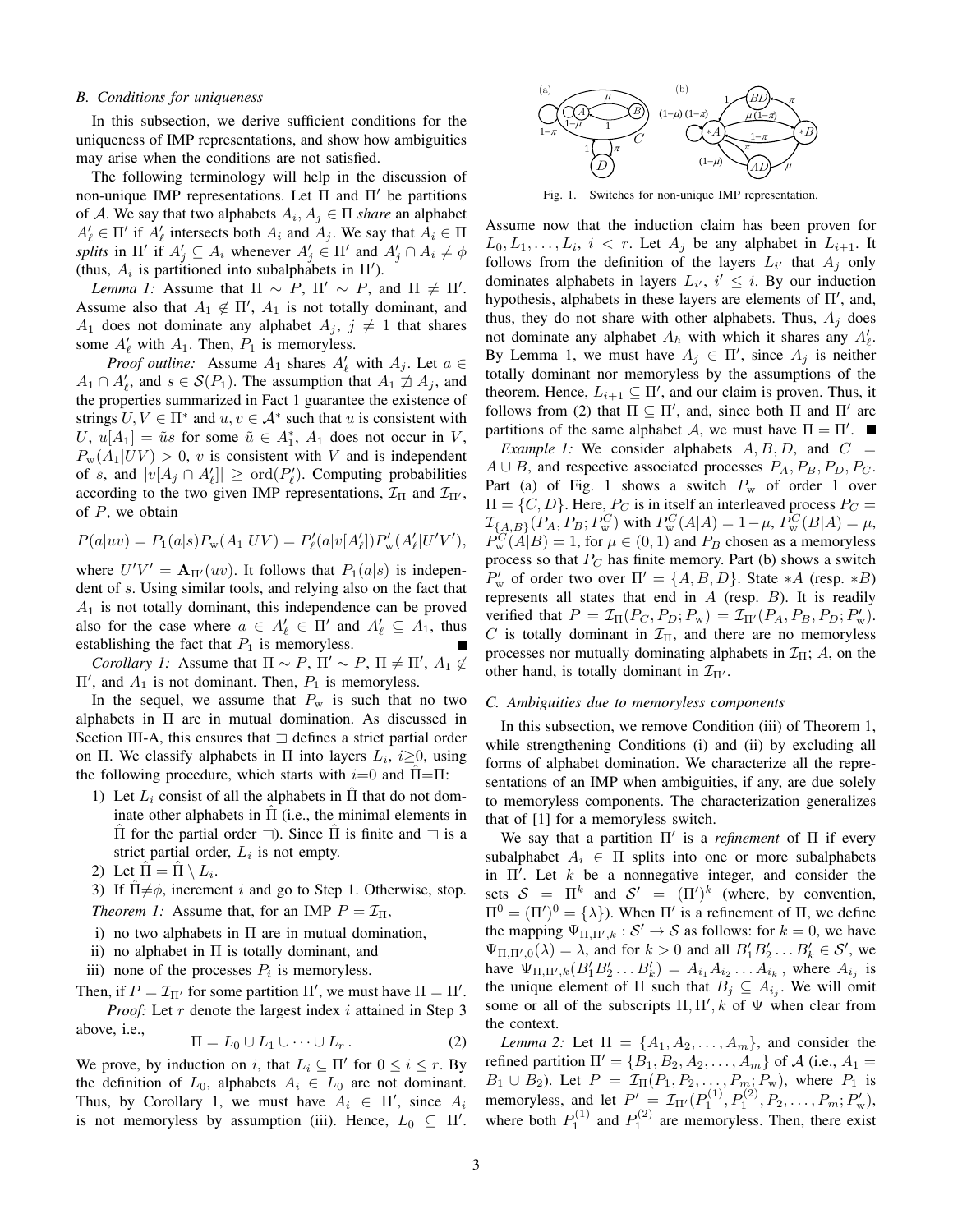initial state assignments such that  $P = P'$  if and only if the following conditions hold:

$$
P_1^{(j)}(b) = \frac{P_1(b)}{P_1(B_j)}, \ b \in B_j, \ j \in \{1, 2\},\tag{3}
$$

$$
\mathcal{S}(P_{\rm w}') = \{ S' \in (\Pi')^{k_{\rm w}} \, \big| \, \Psi(S') \in \mathcal{S}(P_{\rm w}) \},\tag{4}
$$

where  $k_{\rm w}$ =ord $(P_{\rm w})$ , and for all  $A \in \Pi'$  and  $S' \in \mathcal{S}(P_{\rm w}')$ , with  $S = \Psi(S'),$ 

$$
P'_{\mathbf{w}}(A|S') = \begin{cases} P_{\mathbf{w}}(A|S), & A = A_i, i \ge 2, \\ P_{\mathbf{w}}(A_1|S)P_1(B_j), & A = B_j, j = 1, 2. \end{cases}
$$
 (5)

Lemma 2 is interpreted as follows: since, given  $\mathcal{I}_{\Pi}$ ,  $P_1^{(1)}$ ,  $P_1^{(2)}$ , and  $P'_w$  can always be defined to satisfy (3)–(5), an IMP  $P$  with a nontrivial memoryless component always admits alternative representations where the alphabet associated with the memoryless process has been split into disjoint parts (the split may be into more than two parts, if the lemma is applied repeatedly). We refer to such representations as *memoryless refinements* of the original representation  $\mathcal{I}_{\Pi}$ . Using the lemma repeatedly, we conclude that  $P$  admits a refinement where all the memoryless components are defined over singleton alphabets. We will refer to this representation as *maximally refined*. On the other hand, the memoryless components  $P_1^{(1)}$ and  $P_1^{(2)}$  of P' can be merged if and only if  $P_w'$  satisfies the constraint

$$
P_{\rm w}'(B_2|S') = \gamma P_{\rm w}'(B_1|S')
$$
 (6)

for a constant  $\gamma$  independent of  $S' \in \mathcal{S}(P_{\rm w}')$ . When (6) holds, we set  $P_1(B_1) = 1/(1 + \gamma)$  and  $P_1(B_2) = \gamma/(1 + \gamma)$ , and  $P_1, P_w$  are defined implicitly by (3)–(5). Notice that the constraint (6) is trivially satisfied when the switch is memoryless. Thus, in this case, memoryless component processes can be split or merged arbitrarily to produce alternative IMP representations, as noted in [1]. When the switch has memory, splitting is always possible, but merging is conditioned on (6). We refer to a representation where no more mergers of memoryless processes are possible as *minimally refined*. We refer to the partition associated with a minimally refined representation as *canonical* (relative to P).

We say that the representations  $\mathcal{I}_{\Pi}$  and  $\mathcal{I}_{\Pi'}$  of an IMP P *coincide up to memoryless components* if the set of component processes of positive order is the same in both representations. The following lemma follows from the conditions imposed by Lemma 2 on representations that coincide up to memoryless components. The proof is given in the full paper.

*Lemma 3:* Let  $\mathcal{I}_{\Pi}$  and  $\mathcal{I}_{\Pi'}$  be IMP representations of a process P that coincide up to memoryless components, and such that both are minimally refined. Then,  $\Pi = \Pi'$ .

We denote the canonical partition associated with an IMP  $P = \mathcal{I}_{\Pi}$  by  $(\Pi)_P^*$ . Also, we say P is *domination-free* if there is no alphabet domination in *any* IMP representation of P.

*Theorem 2:* Let  $P = \mathcal{I}_{\Pi}$  and  $P' = \mathcal{I}_{\Pi'}$  be IMPs over A. Assume, furthermore, that  $P$  and  $P'$  are domination-free. Then,  $P = P'$  if and only if  $(\Pi)_P^* = (\Pi')_{P'}^*$ .

*Proof:* Assume  $P = P'$ . Since there are no dominant alphabets in either representation, it follows from Corollary 1

that the representations must coincide up to memoryless components. It then follows from Lemma 3 that  $(\Pi)_P^* = (\Pi')_P^* =$  $(\Pi')_{P'}^*$ . The "if" part follows directly from Lemma 2 and the definition of a minimally refined partition.

Theorem 2 states that, in the domination-free case, all the IMP representations of a process are those constructible by sequences of the splits and mergers allowed by Lemma 2. The theorem extends the results in [1], since it reduces to the characterization of ambiguities therein when the switches are memoryless.

## IV. DEINTERLEAVING SCHEME

Let  $P = \mathcal{I}_{\Pi}$  be an IMP with associated order vector  $\mathbf{k} =$  $(k_1, k_2, \ldots, k_m, k_w)$ . Define  $\alpha_i = |A_i|$ . Similarly to [1], it can be shown that given Π and k, there exists a *finite-state machine* (FSM)  $\mathcal{F}_{k}(\Pi)$  (in general, with infinite memory), with at most  $Q(\Pi, \mathbf{k}) = \sum_{i=1}^{m} (\alpha_i - 1)\alpha_i^{k_i} + (m-1)m^{k_w}$  free statistical parameters, such that  $\mathcal{F}_{k}(\Pi)$  generates P.

Given a finite alphabet A, a sequence  $u^t \in A^t$ , and a nonnegative integer  $\hat{k}$ , denote by  $\hat{H}_k(u^t)$  the *k*th order (unnormalized) empirical entropy of  $u^t$ ,  $\hat{H}_k(u^t) = -\log P_k^{\text{ML}}(u^t)$ , where  $P_k^{\text{ML}}(u^t)$  is the ML (or empirical) probability of  $u^t$ under a kth order Markov model with a fixed initial state.

Let  $z^n$  be a sequence over  $A$ . We define the *deinterleaved sequence vector*  $\mathcal{D}_{\Pi}(z^n) = (\mathbf{z}_1, \mathbf{z}_2, \dots, \mathbf{z}_m, \mathbf{Z}_{w})$ , where  $\mathbf{z}_i =$  $z^{n}[A_i], \quad 1 \leq i \leq m$ , and  $\mathbf{Z}_{w} = \mathbf{A}_{\Pi}(z^{n}) \in \Pi^{n}$ . Given the partition  $\Pi$ , and an order vector **k**, we define the cost of  $z^n$ relative to  $\Pi$  and  $\bf{k}$  as

$$
C_{\Pi,\mathbf{k}}(z^n) = \sum_{i=1}^m \left( \hat{H}_{k_i}(\mathbf{z}_i) + \beta(\alpha_i - 1)\alpha_i^{k_i} \log n \right)
$$

$$
+ \hat{H}_{k_w}(\mathbf{Z}_w) + \beta(m-1)m^{k_w} \log n, \quad (7)
$$

where  $\beta$  is a nonnegative (penalization) constant. For convenience, we set the penalty terms in (7) all proportional to  $\log n$ , rather than the term corresponding to  $z_i$  being proportional to  $\log |\mathbf{z}_i|$ . Given our assumptions on  $P_{\text{w}}$ ,  $|\mathbf{z}_i|$  will, almost surely, be proportional to  $n$ , so this simplifying assumption does not affect the main asymptotic results.

Given a sample  $z^n$  from an IMP  $P$ , our deinterleaving scheme estimates a partition  $\hat{\Pi}(z^n)$ , and an order vector  $\hat{\mathbf{k}}(z^n)$ , for the estimated IMP representation of P. The desired estimates are obtained by the following rule:

$$
(\hat{\Pi}(z^n), \hat{\mathbf{k}}(z^n)) = \arg\min_{(\Pi', \mathbf{k}')} C_{\Pi', \mathbf{k}'}(z^n),\tag{8}
$$

where  $(\Pi', \mathbf{k}')$  ranges over all pairs of partitions of A and order vectors **k**'. In the minimization, if  $C_{\Pi',\mathbf{k'}}(z^n)$  =  $C_{\Pi'',\mathbf k''}(z^n)$ , for different pairs  $(\Pi',\mathbf k')$  and  $(\Pi'',\mathbf k'')$ , the tie is broken first in favor of the partition with the smallest number of alphabets. Notice that although the search space in (8) is defined as a Cartesian product, once a partition Π' is chosen, the optimal process orders  $k'_j$  are determined independently for each  $j \in \{1, 2, \ldots, m, \tilde{w}\}\$ , in a conventional penalized ML Markov order estimation procedure (see, e.g., [5]). Also, it is easy to verify that the optimal orders  $k_i$  must be  $O(\log n)$ , reducing the search space for  $k'$  in (8).